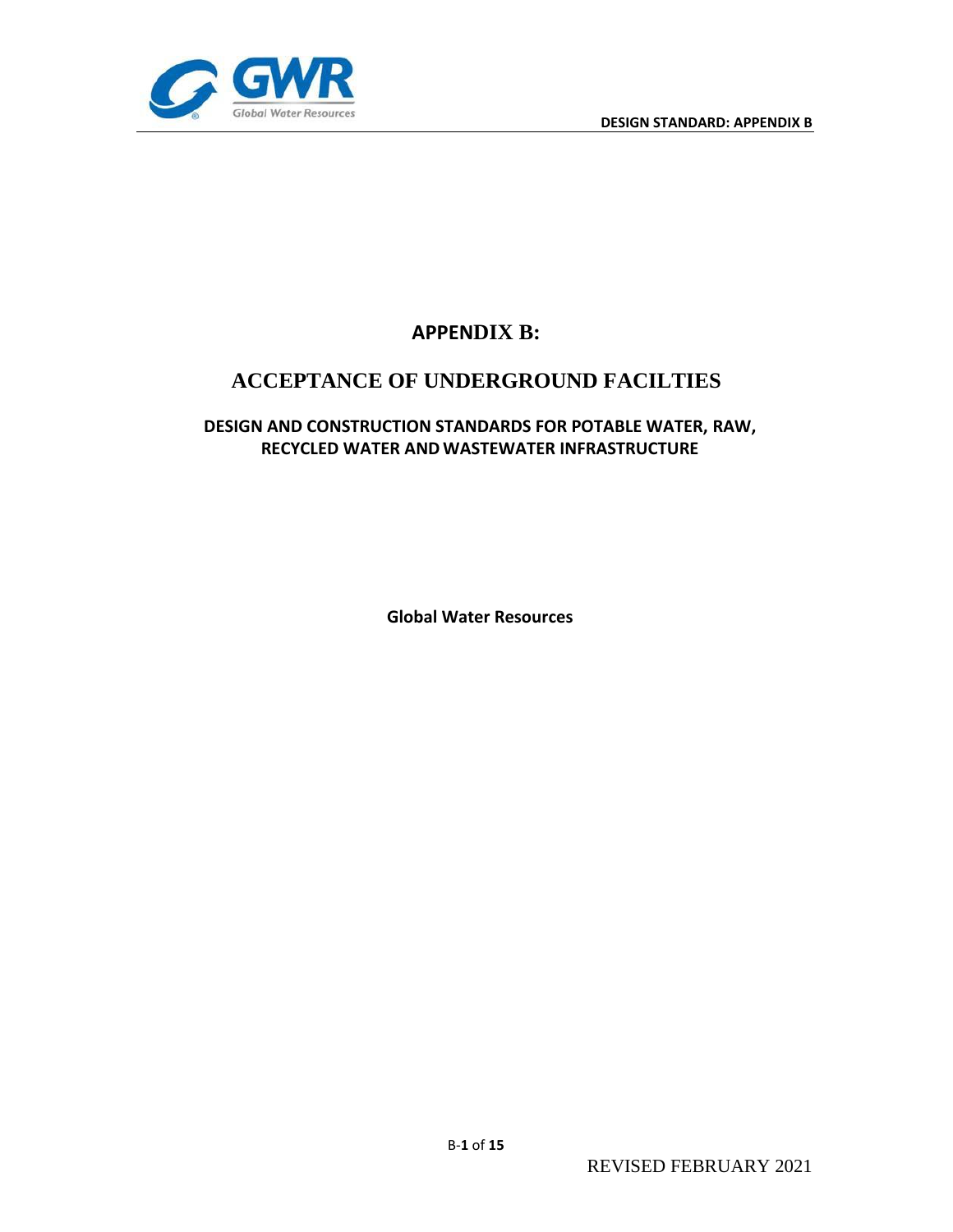

#### **GLOBAL WATER RESOURCES (GWR)**

#### **DESIGN STANDARD**

#### **ACCEPTANCE OF UNDERGROUND FACILITIES**

#### **BACKGROUND**

This Design Standard details the requirements for acceptance of builder/contractor-deployed infrastructure into the Utility's inventory.

Reference to MAG Specification is based on MAG January, 2020 Revision. Newer MAG specifications and details should be used when available.

#### **GENERAL**

No new utility improvements shall serve a customer until Global Water is satisfied that all of the facilities have been properly installed, constructed and/or disinfected.

No untreated sewage or inadequately treated wastes to a ditch, stream or lake without a written permit from the applicable regulatory agencies prior to the time of discharge.

No other utility lines or systems are to be placed in the same trench as sewer lines, reclaimed water lines or potable water lines without the prior written authorization from Global Water.

No person shall install, permit to be installed or maintain an interconnection or other connection between any part of the sewerage or reclaimed water systems and a potable water supply or a public water supply in such manner that sewage, reclaimed or waste may find its way into or otherwise contaminate any potable or public water supply. The developer shall provide an approved backflow prevention device for any water connection to the potable water system that will be used for any construction purposes. The contractor/developer will be required to secure the meter and the backflow prevention assembly from Global Water. The backflow prevention assembly shall be tested by a certified backflow prevention professional prior to start of operation and at any time it has been physically disconnected and reconnected. The number of connection points shall be determined by Global Water. Any other connections will not be allowed until all on-site facilities have been tested. Upon acceptance of the water facilities, the meter and backflow prevention assembly shall be removed, and all temporary connections completed.

An air gap between the potable water supply and any water or wastes on site shall always be maintained.

#### **Testing Requirements**

All ADEQ or its delegated authorities required testing shall be accomplished in the presence of the Engineer of Record or his authorized representative. All testing shall also include the Global Water inspector or his/her representative. Global Water shall be notified at least 48 hours in advance of the testing. Weekend and holidays are not considered as part of the notification period.

#### **FINAL APPROVAL/ACCEPTANCE OF UTILITIES**

No new utilities will be accepted by Global Water until the following has occurred: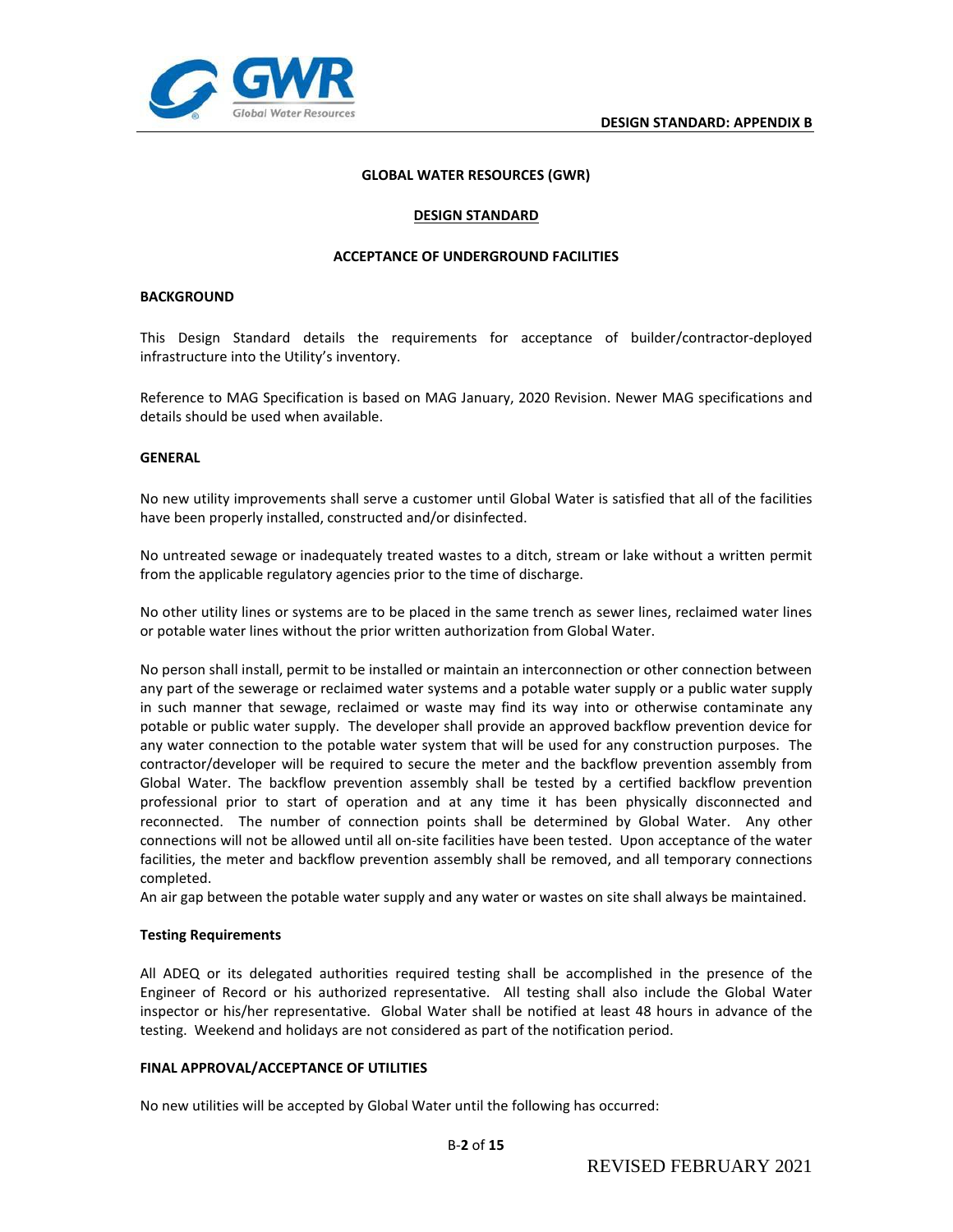

- 1. All installed facilities have been inspected, tested and accepted,
- 2. A video of all sewer infrastructure has been completed.
- 3. A copy of all test reports, including trench compaction tests, and inspections has been provided to Global Water.
- 4. All punch list items required by the Global Water inspector have been addressed.
- 5. A signed ADEQ or its delegated authorities "Certificate of Approval of Construction" has been provided to Global Water.
- 6. A letter of "Provisional Completion" has been issued by the Global Water Inspector.
- 7. Record drawings (as-builts) have been supplied to Global Water by the engineer of record including AutoCAD files.
- 8. The developer has furnished copies of the contract, and unconditional liens waivers from the contractor.
- 9. Any other outstanding issues have been addressed.

Three 11x17 half sized black-line sets of as-built drawings, one full-sized set and one electronic set shall be provided with at least two points referenced to Global Water's GIS system. Drawings shall be supplied in a file format compatible with AutoCAD, ESRI and PDF.

Three hard copy set of as-built drawings and one electronic set on CDR disk shall be provided with at least two points referenced to Global Water's GIS system. Drawings shall be supplied in a file format compatible with AutoCAD.

# **CRITERIA**

The Design Standard is divided into four Sections:

- 1. Inspection, Testing and Acceptance of Gravity Flow Sanitary Sewers
- II. Inspection, Testing and Acceptance of Manholes
- III. Inspection, Testing and Acceptance of Sewer Force Mains
- IV. Inspection, Testing and Acceptance of Water Mains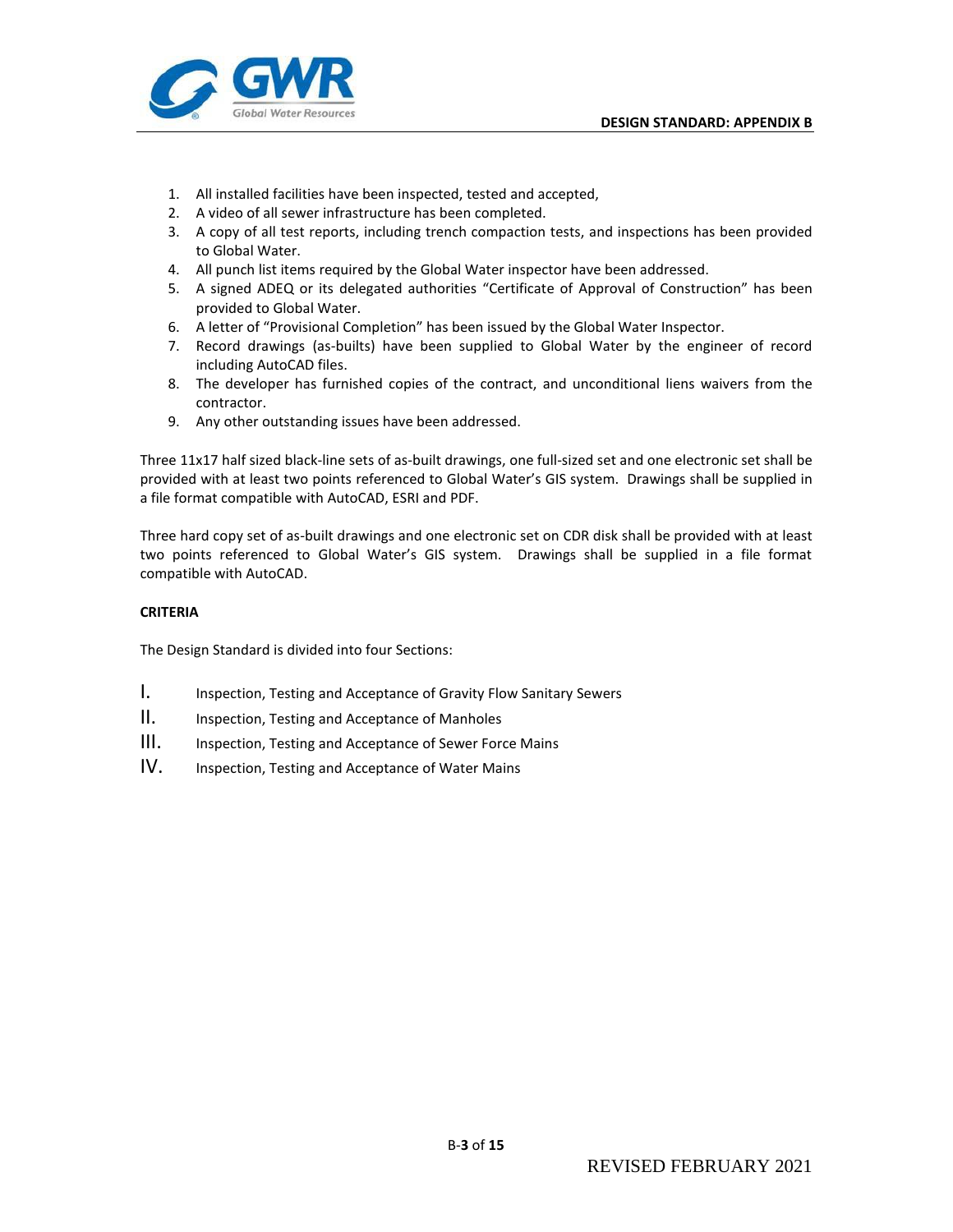# **Section I: INSPECTION, TESTING, APPROVAL AND ACCEPTANCE OF GRAVITY FLOW SANITARY SEWERS**

### **APPLICATION**

This section applies to the inspection, testing and acceptance of gravity flow sanitary sewers, including appurtenances normally installed as part of the system. The work includes leakage testing, deflection testing of flexible pipe system and video inspection of the interior of the finished sewer system.

#### **MATERIALS**

Equipment necessary for any of the tests shall be of the type, quality and capacity to perform the operations required and to execute the tests specified, and shall be furnished by the Contractor, including all labor and materials.

#### **INSPECTION**

Global Water's Inspector shall inspect and accept all work accomplished.

#### **CLEANING**

Prior to testing any section of sewer, the Contractor shall remove all foreign matter from the interior of the system. Flushing a cleaning ball, pressure jetting or other appropriate cleaning method approved by Global Water's Inspector may be used. Watertight plugs or other methods approved by Global Water's Inspector shall then be used to prevent dirt or debris from entering the system.

The material jetted downstream shall be intercepted and removed by the hydrovac truck. Under no circumstances shall material be allowed pass into the Utility's backbone infrastructure.

#### **TESTING**

Testing shall be conducted by the Contractor and at its own expense. Testing shall be conducted after the backfilling has been completed but prior to the placement of the finished surface material. The following tests are required:

- 1. Deflection Test
- 2. Watertight Integrity Test
- 3. Video Survey

All testing shall be accomplished in the presence of the Engineer of Record or its authorized representative and the Global Water Inspector or its authorized representative.

All Test shall be performed per MAG specifications and the following requirements. In case of difference between MAG specifications and Global Water Standards, the most stringent requirement shall apply.

Global Water shall be notified 48 hours in advance of the testing.

Testing shall not commence on any portion of the pipeline, until all field placed concrete in contact with the pipe, fittings or appurtenances is adequately cured.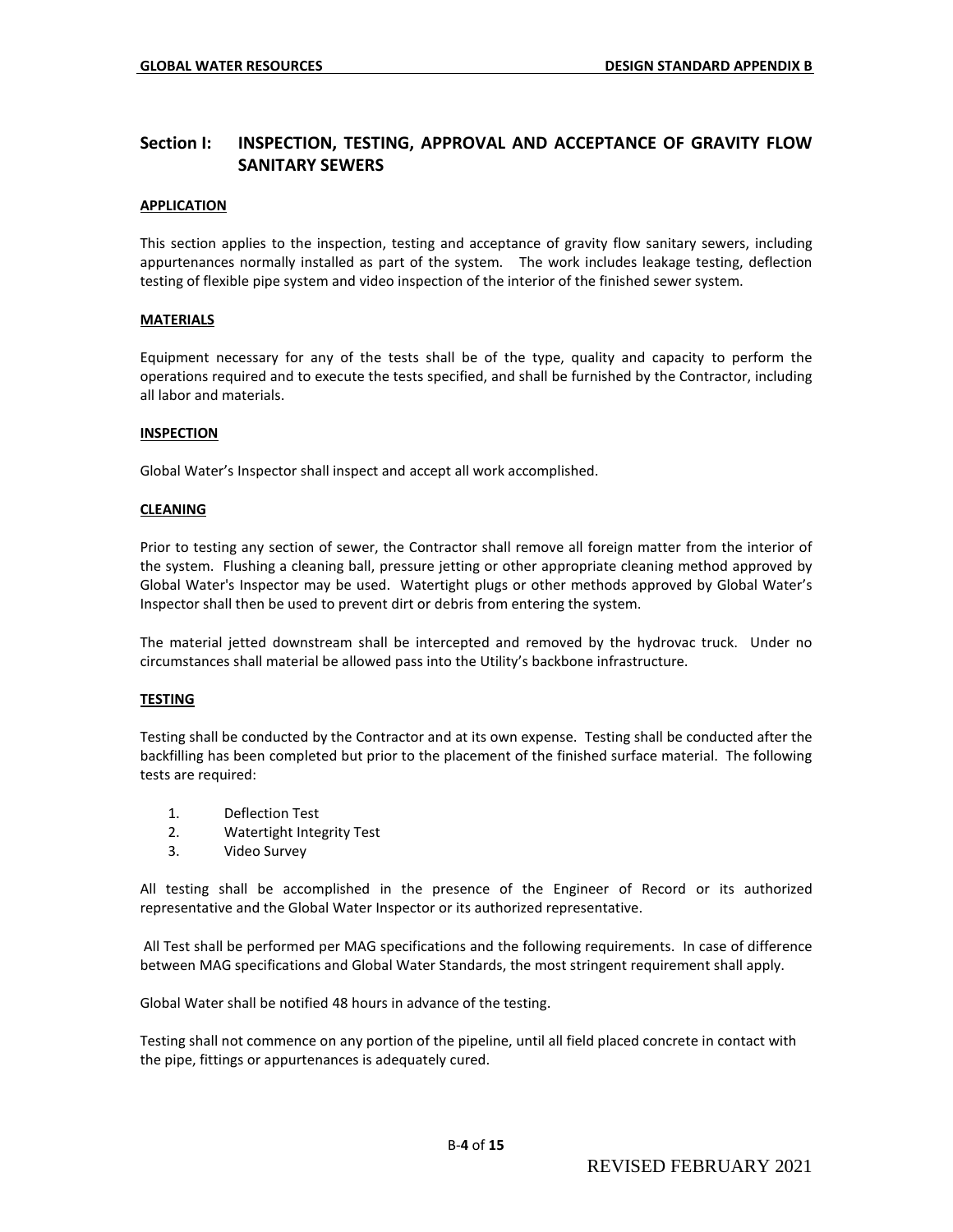Engineer of Record shall review all testing records, identify deficiencies if any, recommend mitigations as appropriate and certify to the implementation of mitigations and the correction of deficiencies. Copies of testing results, recommendations and mitigations report certified by Engineer of Record shall be submitted and accepted by Global Water as part of the acceptance submittal.

#### **DEFLECTION TEST**

All sewer pipe made of flexible materials shall be subjected to a deflection test as per MAG 611.4.C. Deflection tests shall be conducted in the presence of the Engineer of Record or its authorized representative and the Global Water's Inspector or its designate and after the pipe has been installed and backfilled.

The deflection test shall be conducted by pulling a mandrel (go-no go device) through the pipe. The mandrel shall be designed and sized for each size of pipe and shall be at least 1.5 pipe diameters in length. The mandrel shall be constructed with an odd number of runners placed parallel to the pipe centerline and equally spaced around the perimeter of the mandrel. Mandrels for 8 inch pipe shall be constructed with at least 9 runners, and more runners shall be utilized for larger pipe sizes. Test mandrel shall be furnished by the Contractor. All test equipment, calibration data and procedures shall be subject to the approval of Global Water's Inspector.

#### **Criteria**

Ring or diametric deflection of the installed pipe shall not exceed 5% of the design internal diameter of the pipe. Pipe sections that restrict free passage of the mandrel shall be removed and replaced or excavated, re-bedded, backfilled and retested.

All such repairs, replacement, remedial work and retesting performed by the Contractor shall be at its expense.

The deflection test may be conducted concurrently with the video inspection of the pipe interior, subject to approval by Global Water.

Engineer of Record shall review all testing records, identify deficiencies if any, recommend mitigations as appropriate and certify to the implementation of mitigations and the correction of deficiencies. Copies of testing results, recommendations and mitigations report certified by Engineer of Record shall be submitted and accepted by Global Water as part of the acceptance submittal.

#### **VIDEO INSPECTION**

The sewer shall be inspected by video camera prior to final acceptance of the pipeline as per MAG 611.4.D. The costs incurred in making inspections by video camera prior to acceptance of pipes shall be borne by the Contractor.

Video equipment expressly designed for pipeline inspection purposes and operated by experienced and qualified personnel shall be pulled through the entire pipeline. The video operator shall maintain a log of all inspections and note location, type and extent of any deficiencies. The video operator shall also photograph all deficiencies.

The Contractor shall bear all costs incurred in correcting deficiencies found during the video inspection, including cost of additional video inspection required to verify correction of noted deficiencies.

The video shall verify the uniform slope of the entire system length, including any installed laterals.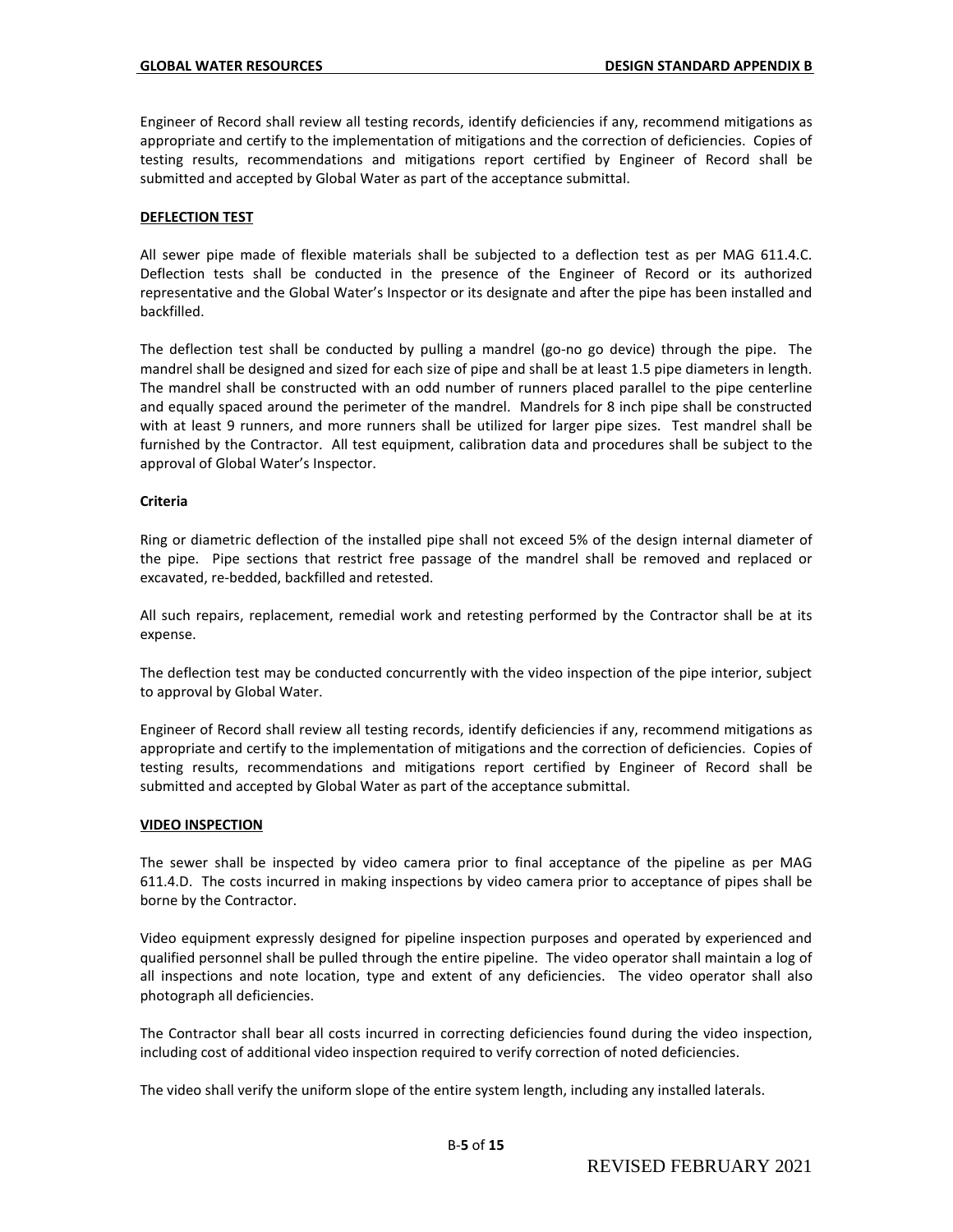Video inspection conducted solely for the Contractor's benefit shall be at the Contractor's expense.

Engineer of Record shall review all testing records, identify deficiencies if any, recommend mitigations as appropriate and certify to the implementation of mitigations and the correction of deficiencies. Copies of testing results, recommendations and mitigations report certified by Engineer of Record shall be submitted and accepted by Global Water as part of the acceptance submittal.

A hardcopy and electronic copy of the video shall be furnished to the Global Water.

#### **WATERTIGHT INTEGRITY**

The Contractor shall test the sewer line for leakage using MAG Specification 611.4.A and B and the applicable method below and record the results:

- 1. Standard Test Method for Installation Acceptance of Plastic Gravity Sewer Lines Using Low-Pressure Air (ASTM F 1417-92)
- 2. Standard Practice for Testing Concrete Pipe Sewer Lines by Low Pressure Air Test Method (ASTM C 924-89)
- 3. Standard Test Method for Low-Pressure Air Test of Vitrified Clay Pipe Lines (ASTM C 828-98)

#### **ACCEPTANCE**

The Contractor shall remedy, at his own expense, any poor alignment or any other defects in workmanship or materials revealed by final inspection. Final acceptance will be based on Engineer of Record certification and the re-inspection of the sewer after the appropriate repairs and corrections are completed.

Flow of any kind into the existing sewerage system shall not be allowed until the sewer has been satisfactorily completed and accepted for use by Global Water.

Portions of the work completed may be placed in operation after all cleaning, testing and inspection requirements have been fulfilled. Such partial use or partial acceptance shall be subject to approval of Global Water's Inspector.

Under no circumstances shall any portion of the sewer collection system be placed in operations unless the pipeline is able to discharge directly to the Utility's backbone system. Upstream collection, hauling/pumping of raw wastewater will not be allowed.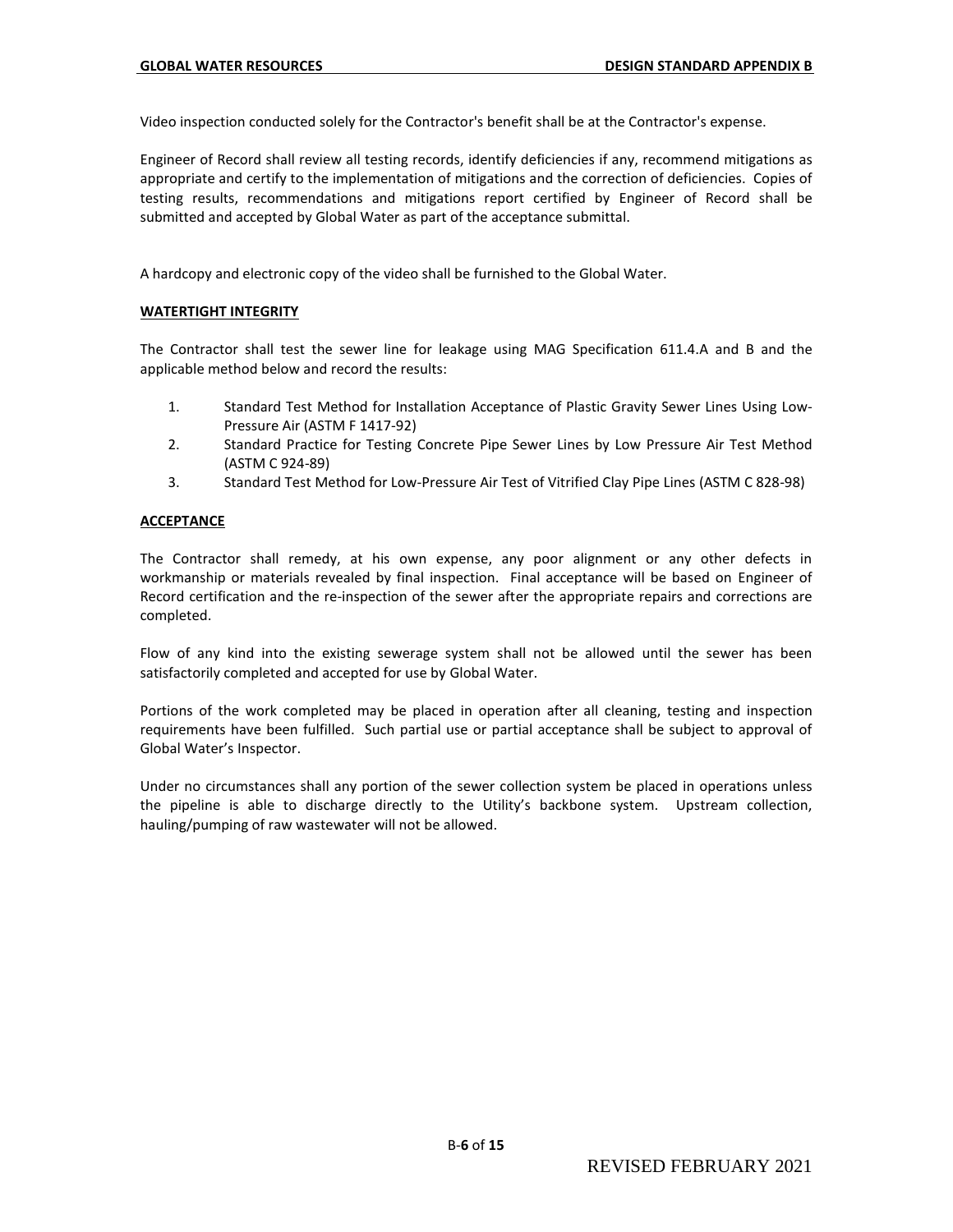#### **SECTION II: INSPECTION, TESTING, APPROVAL AND ACCEPTANCE OF MANHOLES**

#### **APPLICATION**

This section applies to the inspection, testing, approval and acceptance of manholes. The work includes leakage testing.

#### **MATERIALS**

Water used for watertight integrity tests shall be potable water, reclaimed water or as otherwise accepted by the Global Water Inspector.

Equipment necessary for any of the tests shall be of the type, quality and capacity to perform the operations required and to execute the tests specified and shall be furnished by the Contractor including all labor and materials (including water).

#### **INSPECTION**

Global Water's Inspector shall inspect and accept all work accomplished.

#### **CLEANING**

Prior to testing any manhole, the Contractor shall remove all foreign matter from the interior of the manhole. Chunks of concrete, mortar or other debris (including dirt that may have intruded into the interior of the manholes) shall be removed by mechanical means. Small gravel or grit may be removed by flushing, pressure jetting or other appropriate cleaning methods accepted by Global Water. After cleaning, the manhole cover shall be positioned to prevent dirt or debris from entering the manhole. Other means of preventing intrusion of dirt or debris may be employed if accepted by Global Water.

Any material jetted downstream shall be intercepted and removed by a hydrovac truck. Under no circumstances shall material be allowed to pass into the Utility's backbone infrastructure.

#### **TESTING**

- 1. Testing shall be conducted by the Contractor at its own expense. Testing shall be conducted after the asphalt has been laid, and the final adjustments have been made in manhole heights. The following tests are required:
- 2. All testing shall be accomplished in the presence of the Engineer of Record or its authorized representative and Global Water Inspector or its authorized representative.
- 3. Global Water shall be notified 48 hours in advance of the testing.
- 4. Testing shall not commence until all field placed concrete in contact with the pipe, fittings or appurtenances is adequately cured.

#### **WATERTIGHT INTEGRITY**

The Contractor shall test manholes using one of the following test protocols:

1. Watertight testing by filling the manhole with water. The maximum acceptable water drop is 0.001 of the total manhole volume in one hour.

#### B-**7** of **15**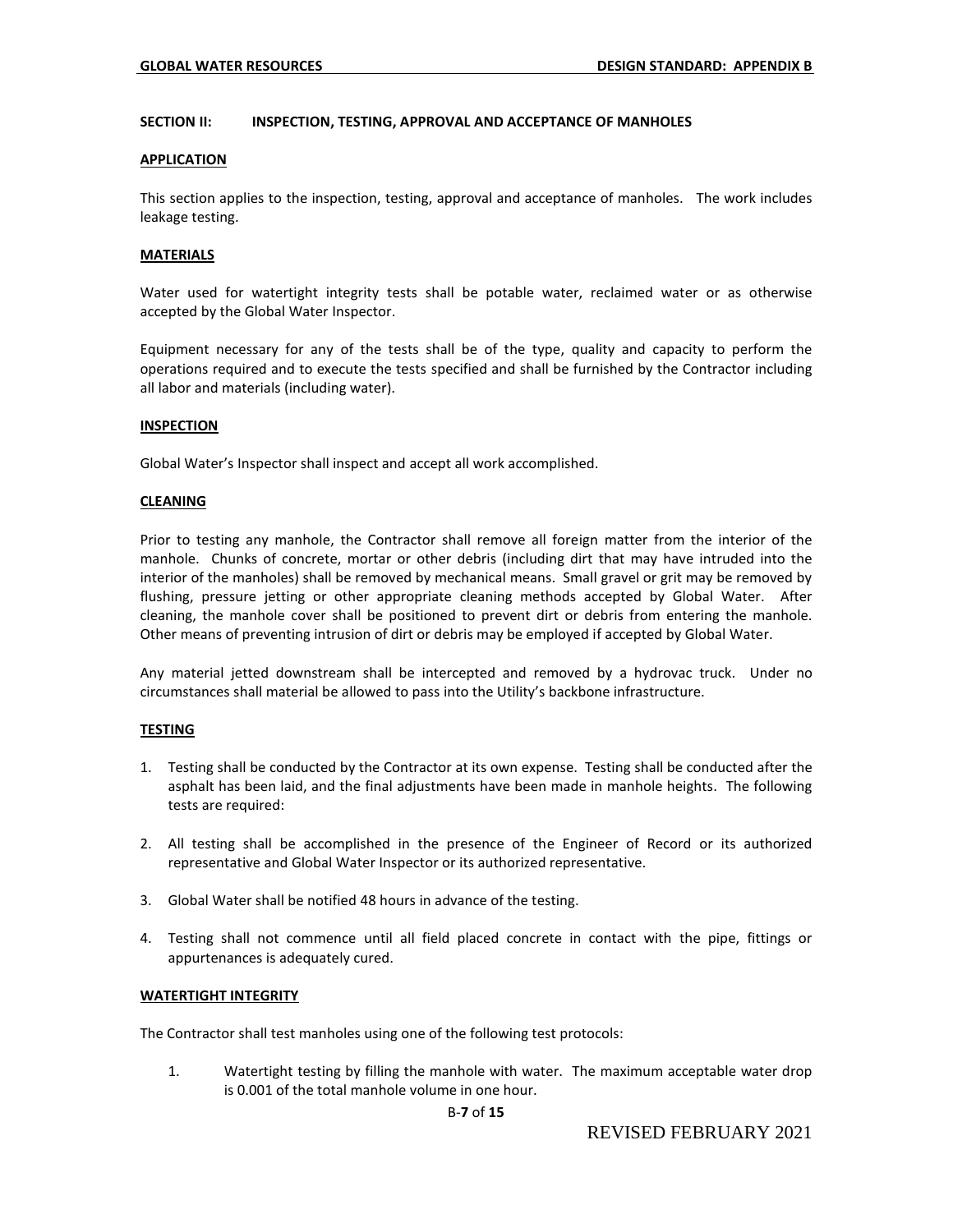- 2. Air pressure testing using the "Standard Test Method for Concrete Sewer Manholes by Negative Air Pressure (Vacuum) Test (ASTM C 1244-93). Air pressure testing requirement maybe waived if manhole(s) passes a spark testing at Global Water discretion.
- 3. SPARK TESTING: All coated manholes shall be spark tested prior to being placed in service. Spark testing shall be required of the entire surface area of the manhole (field and joint) and shall be conducted in accordance with the liner manufacturer's recommendations.

Manhole testing shall be completed after the installation of the manhole cone to verify the watertight integrity of the manhole from the top of the cone down. Upon satisfactory completion of the test results, the Contractor shall install the manhole ring and any spacers, complete the joints and seal the manhole to a watertight condition.

If the manhole cone, spacers and ring can be installed to final grade without disturbance or adjustment by later construction, the Contractor may perform the testing from the top of the ring down. In the event an "accepted" manhole is disturbed during follow-on construction activities, the Contractor shall re-test the manhole at Global Water's discretion.

# **ACCEPTANCE**

The Contractor shall remedy, at his own expense, any poor alignment or any other defects in workmanship or materials revealed by final inspection. Final acceptance will be based on the Engineer of Record certification and the re-inspection of the sewer after the appropriate repairs and corrections are completed.

Flow of any kind into the existing sewerage system shall not be allowed until the sewer has been satisfactorily completed and accepted for use by Global Water.

Portions of the work completed may be placed in operation after all cleaning, testing and inspection requirements have been fulfilled. Such partial use or partial acceptance shall be subject to acceptance of Global Water's Inspector. Portions of the work to be placed in operation shall proceed from the connection to the Utility's backbone collection system moving upstream.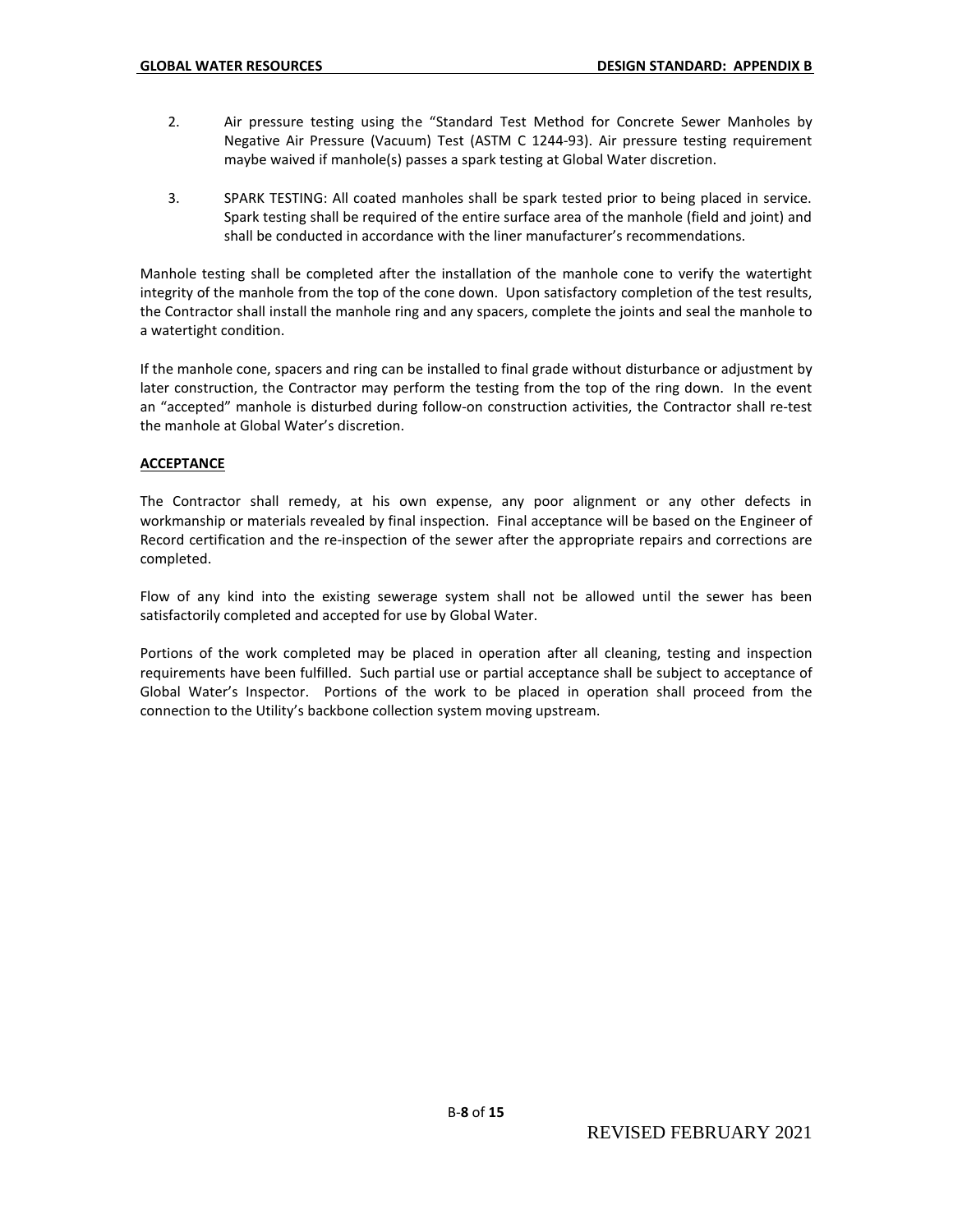#### **SECTION III: INSPECTION, TESTING, APPROVAL AND ACCEPTANCE OF SEWER FORCE MAINS**

#### **APPLICATION**

This section applies to the inspection, testing, approval and acceptance of sewer force mains, including appurtenances normally installed as part of the system. The work includes pressure and leakage testing.

#### **MATERIALS**

Water employed in testing of sewer force mains shall be potable water, reclaimed water or raw water as determined by Global Water's Inspector.

Equipment necessary for any of the tests shall be of the type, quality and capacity to perform the operations required and to execute the tests specified, and shall be furnished by the Contractor, including all labor, materials and water.

#### **INSPECTION**

Global Water's Inspector shall inspect and accept all work accomplished. All tests and inspections shall be made prior to backfilling of the open trench.

#### **CLEANING**

Prior to testing any section of sewer force main, the Contractor shall remove all foreign matter from the interior of the system. Flushing a cleaning ball, pig, pressure jetting or other appropriate cleaning method accepted by Global Water's Inspector may be used. Watertight plugs, isolation valves or other methods accepted by Global Water's Inspector shall then be used to prevent dirt or debris from entering the system.

The material jetted downstream shall be intercepted and removed by a hydrovac truck. Under no circumstances shall material be allowed pass into the Utility's backbone infrastructure, including lift stations and receiving manholes.

# **TESTING**

Testing shall be conducted by the Contractor at its own expense. The following tests are required:

- 1. Pressure Test
- 2. Leakage Test

Testing shall be performed per Global Water requirements and MAG 611.2 specifications. In case of difference between Global Water requirements and MAG specifications, the more stringent requirement shall be applied.

All testing shall be accomplished in the presence of the Engineer of Record or its authorized representative and the Global Water Inspector or its authorized representative.

Global Water shall be notified 48 hours in advance of the testing.

Testing shall not commence on any portion of the pipeline, until all field placed concrete in contact with the pipe, fittings or appurtenances is adequately cured.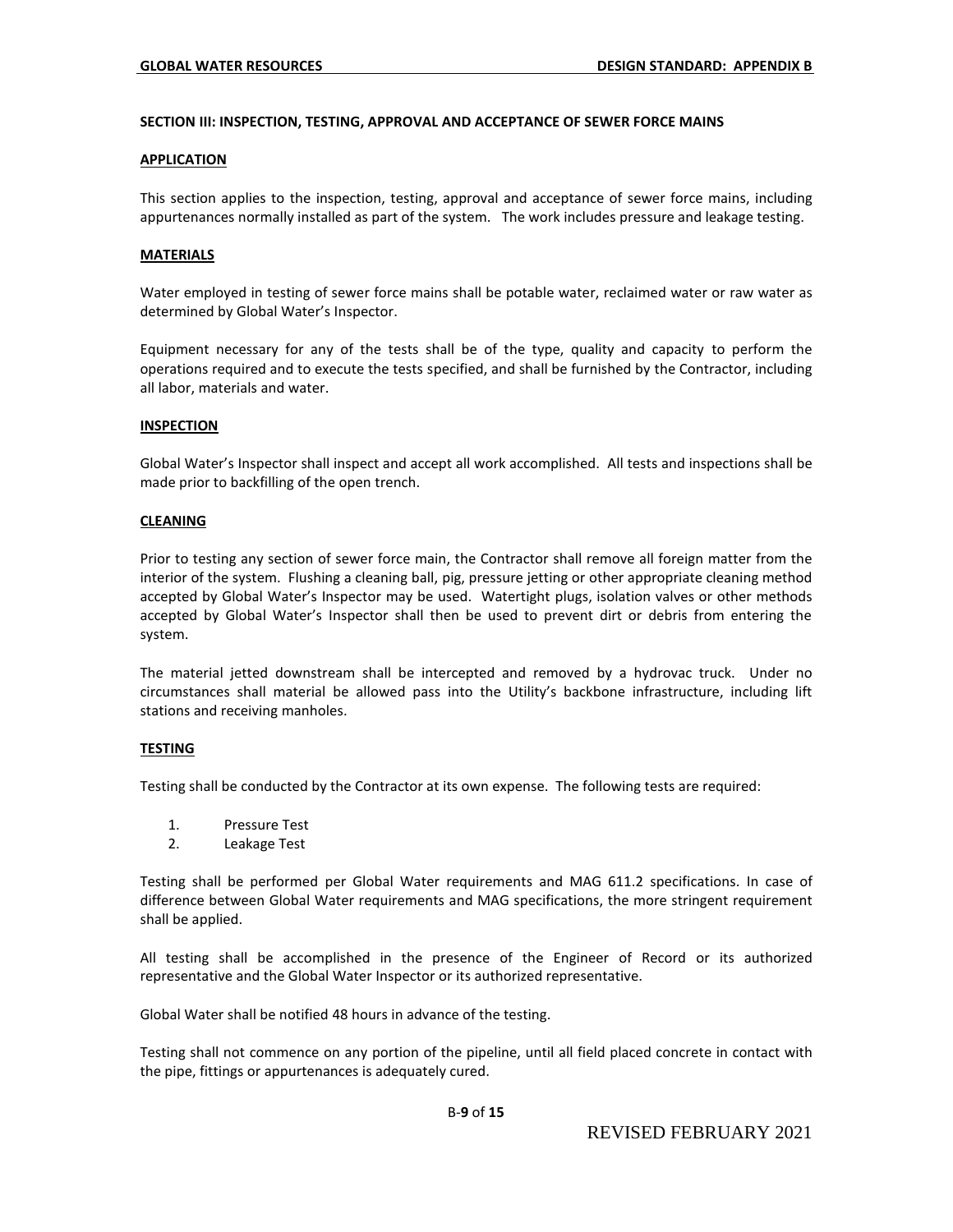#### **PRESSURE TEST**

The line shall be tested at a pressure of 50 psi (or more) above the design working pressure for the pipeline.

The duration of each pressure test shall be as directed by the Global Water Inspector.

Each valved section of pipe shall be slowly filled with water at the specified test pressure measured at the point of lowest elevation. Pressure shall be applied and maintained by means of a pump connected to the pipe in a satisfactory manner. The pump, pipe connection, and all necessary apparatus except meters shall be furnished by the contractor, and the contractor shall furnish all necessary labor for connecting the pump, meter, and gages.

As the line is being filled and before applying the test pressure, all air shall be expelled from the pipe. To accomplish this, taps shall be made, if necessary, at points of highest elevation. After the test, the taps shall be tightly plugged.

During the time the test pressure is on the pipe, the line shall be carefully checked at regular intervals for breaks or leaks. Any joints showing appreciable leaks shall be repaired and any cracked or defective pipes or fittings shall be removed and replaced with sound material in the manner provided and the test shall be repeated until satisfactory results are obtained.

# **LEAKAGE TEST**

After all defects have been satisfactorily repaired and all visible leaks stopped, a leakage test shall be made on each valved section of the lines to determine the quantity of water lost by leakage. The contractor shall furnish all labor, material, and equipment required for making the test. The leakage shall be determined by measuring the quantity of water supplied to each valved section of the lines, during the test period, when the various sections of the lines are under pressure. No pipe installation will be accepted until or unless the leakage as determined by above test is less than the amount set forth below.

The allowable leakage (gallons per hour) shall not be greater than determined by the following formula:

$$
A = \underline{LD \vee P}
$$
  
148,000

Where:

A = testing allowance (makeup water), gallons per hour.

 $L =$  length of pipe tested, feet

D = nominal diameter of pipe, inches.

P = test pressure, pounds/square inch

If individual sections show leakage greater than the limits specified above, the contractor shall, at its own expense, locate and repair the defective joints until the leakage is within the specified allowance.

# **ACCEPTANCE**

The Contractor shall remedy, at its own expense, any poor alignment or any other defects in workmanship or materials revealed by final inspection. Final acceptance will be based on re-inspection of the sewer after the appropriate repairs and corrections are completed.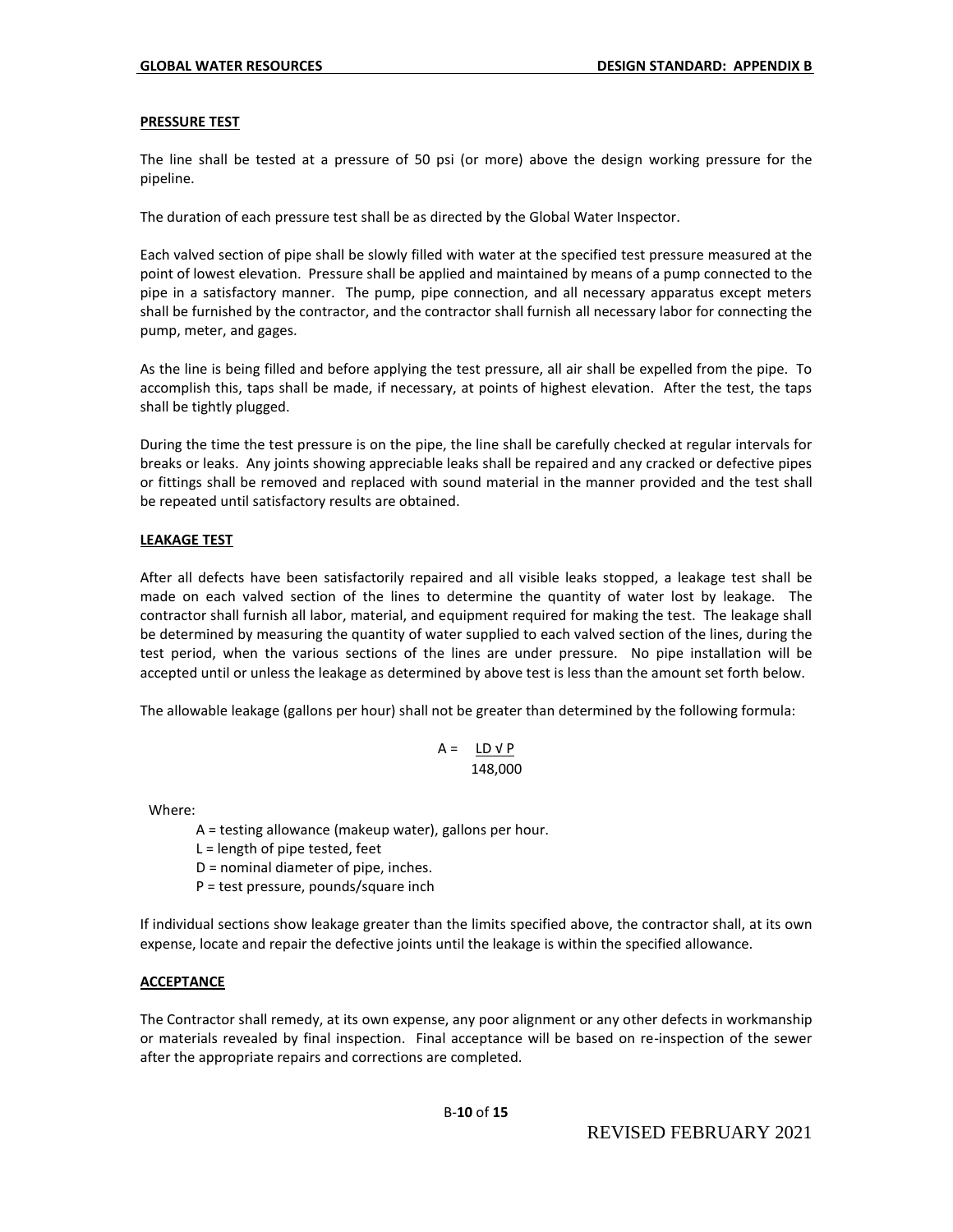Flow of any kind into the existing sewerage system shall not be allowed until the inspection and testing of force mains has been satisfactorily completed and accepted for use by Global Water.

Portions of the work completed may be placed in operation after all cleaning, testing and inspection requirements have been fulfilled. Such partial use or partial acceptance shall be subject to approval of Global Water's Inspector.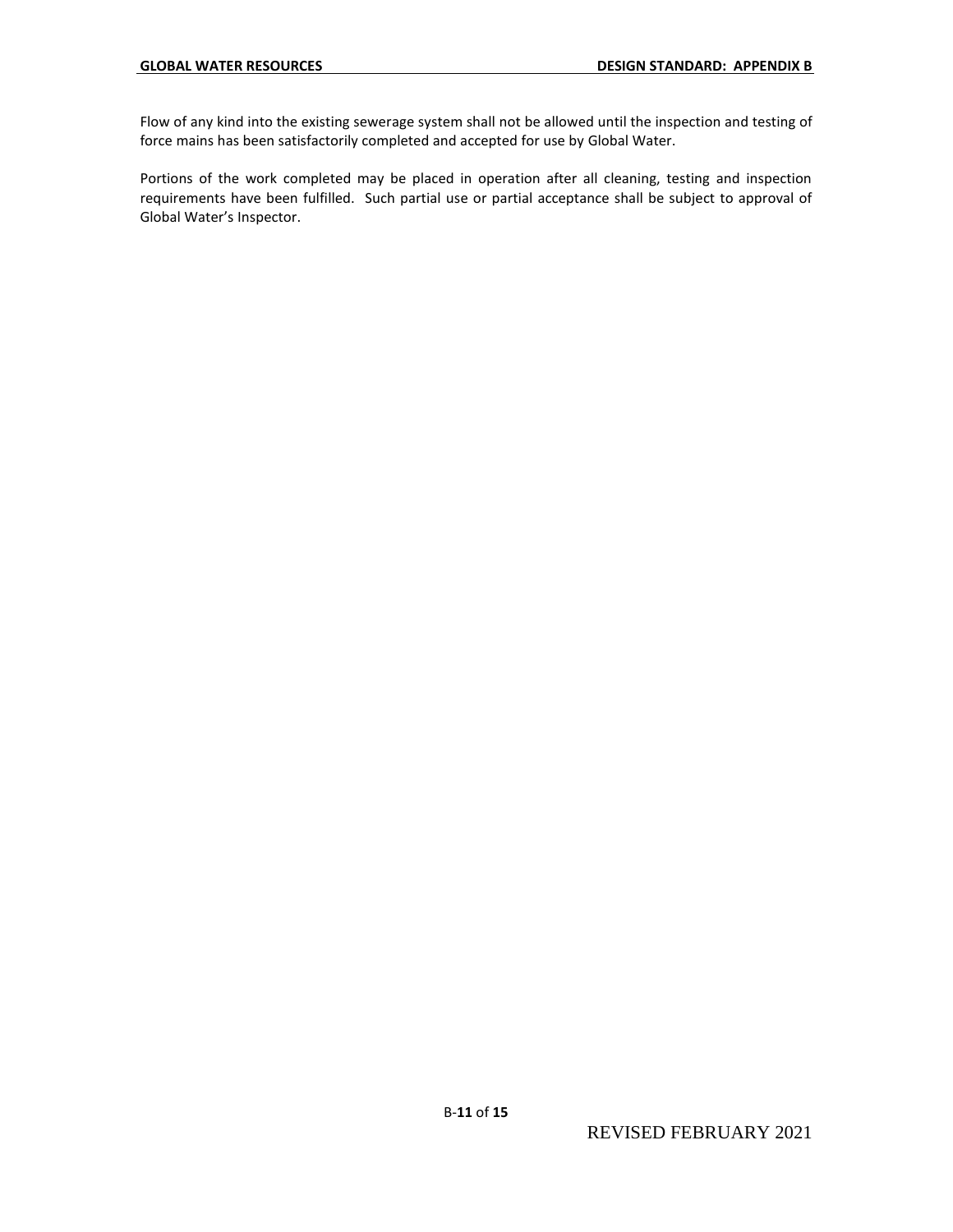#### **SECTION IV: INSPECTION, TESTING, APPROVAL AND ACCEPTANCE OF WATER MAINS**

#### **APPLICATION**

This section applies to the inspection, testing, approval and acceptance of water distribution mains, including appurtenances normally installed as part of the system. The work includes leakage testing and super-chlorination requirements.

### **MATERIALS**

Water employed in testing of water mains shall be potable water only.

Equipment necessary for any of the tests shall be of the type, quality and capacity to perform the operations required and to execute the tests specified, and shall be furnished by the Contractor, including all labor, materials, chemicals and water.

#### **INSPECTION**

Global Water's Inspector shall inspect and accept all work accomplished.

#### **CLEANING**

Prior to testing any section of water main, the Contractor shall remove all foreign matter from the interior of the system. Flushing a cleaning ball, pig, pressure jetting or other appropriate cleaning method approved by Global Water's Inspector may be used. Watertight plugs, isolation valves or other methods accepted by Global Water's Inspector shall then be used to prevent dirt or debris from entering the system.

# **TESTING**

Testing shall be conducted by the Contractor and at this own expense. The following tests are required:

- 1. Pressure Test
- 2. Leakage Test
- 3. Fire Flow Test

Testing shall be performed per Global Water requirements and MAG 611.2 specifications and fire department of jurisdiction requirements. In case of difference between Global Water requirements and MAG specifications, the more stringent requirement shall be applied.

All testing shall be accomplished in the presence of the Engineer of Record or its authorized representative and Global Water Inspector or its authorized representative.

Global Water shall be notified 48 hours in advance of the testing.

Testing shall not commence on any portion of the pipeline, until all field placed concrete in contact with the pipe, fittings or appurtenances is adequately cured.

#### **PRESSURE TEST**

The line shall be tested at a pressure of 50 psi (or more) above the design working pressure for the system. Pressure testing will be done prior to trench backfill.

#### B-**12** of **15**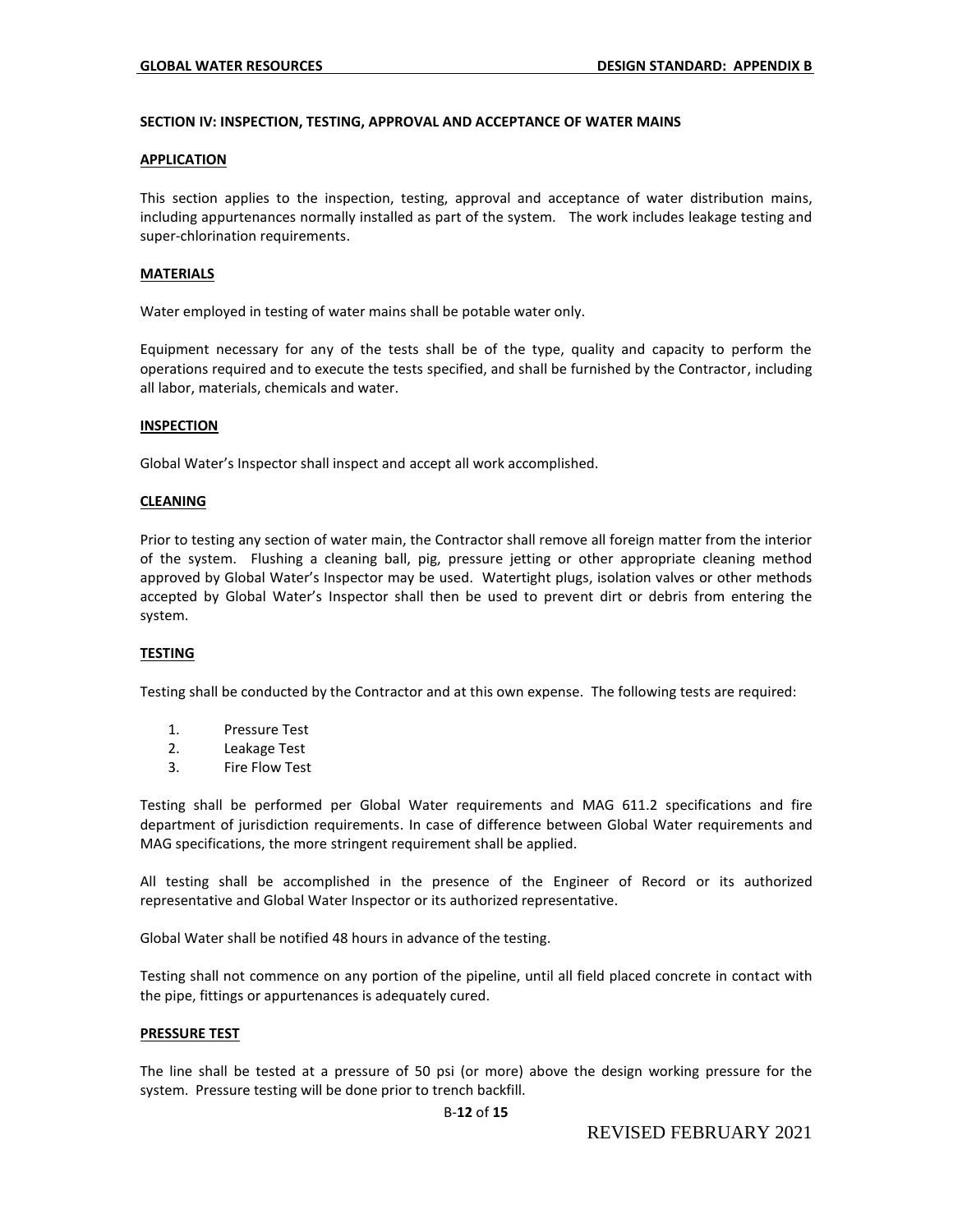The duration of each pressure test shall be as directed by the Global Water Inspector.

Each valved section of pipe shall be slowly filled with water at the specified test pressure measured at the point of lowest elevation. Pressure shall be applied and maintained by means of a pump connected to the pipe in a satisfactory manner. The pump, pipe connection, and all necessary apparatus except meters shall be furnished by the contractor, and the contractor shall furnish all necessary labor for connecting the pump, meter, and gages.

As the line is being filled and before applying the test pressure, all air shall be expelled from the pipe. To accomplish this, taps shall be made, if necessary, at points of highest elevation. After the test, the taps shall be tightly plugged. All fire hydrants within the test section shall be opened to expel any air in the hydrant barrel.

During the time the test pressure is on the pipe, the line shall be carefully checked at regular intervals for breaks or leaks. Any joints showing appreciable leaks shall be repaired and any cracked or defective pipes or fittings shall be removed and replaced with sound material in the manner provided and the test shall be repeated until satisfactory results are obtained.

# **LEAKAGE TEST**

After all defects have been satisfactorily repaired and all visible leaks stopped, a leakage test shall be made on each valved section of the lines to determine the quantity of water lost by leakage. The contractor shall furnish all labor, material, and equipment required for making the test. The leakage shall be determined by measuring the quantity of water supplied to each valved section of the lines, during the test period, when the various sections of the lines are under pressure. No pipe installation will be accepted until or unless the leakage as determined by above test is less than the amount set forth below.

The allowable leakage (gallons per hour) shall not be greater than determined by the following formula:

$$
A = \underline{LD \vee P}
$$
  
148,000

Where:

A = testing allowance (makeup water), gallons per hour.

 $L =$  length of pipe tested, feet

D = nominal diameter of pipe, inches.

P = test pressure, pounds/square inch

If individual sections show leakage greater than the limits specified above, the contractor shall, at his own expense locate and repair the defective joints until the leakage is within the specified allowance.

#### **Fire Flow Test:**

A fire flow test shall be performed at the developer/contractor expense by a licensed third party. Test shall be performed in accordance with fire department of jurisdiction requirement.

#### **DISINFECTION OF PIPELINES**

On completion of the leakage test and the pressure tests, all water mains are required to be superchlorinate and tested prior to acceptance.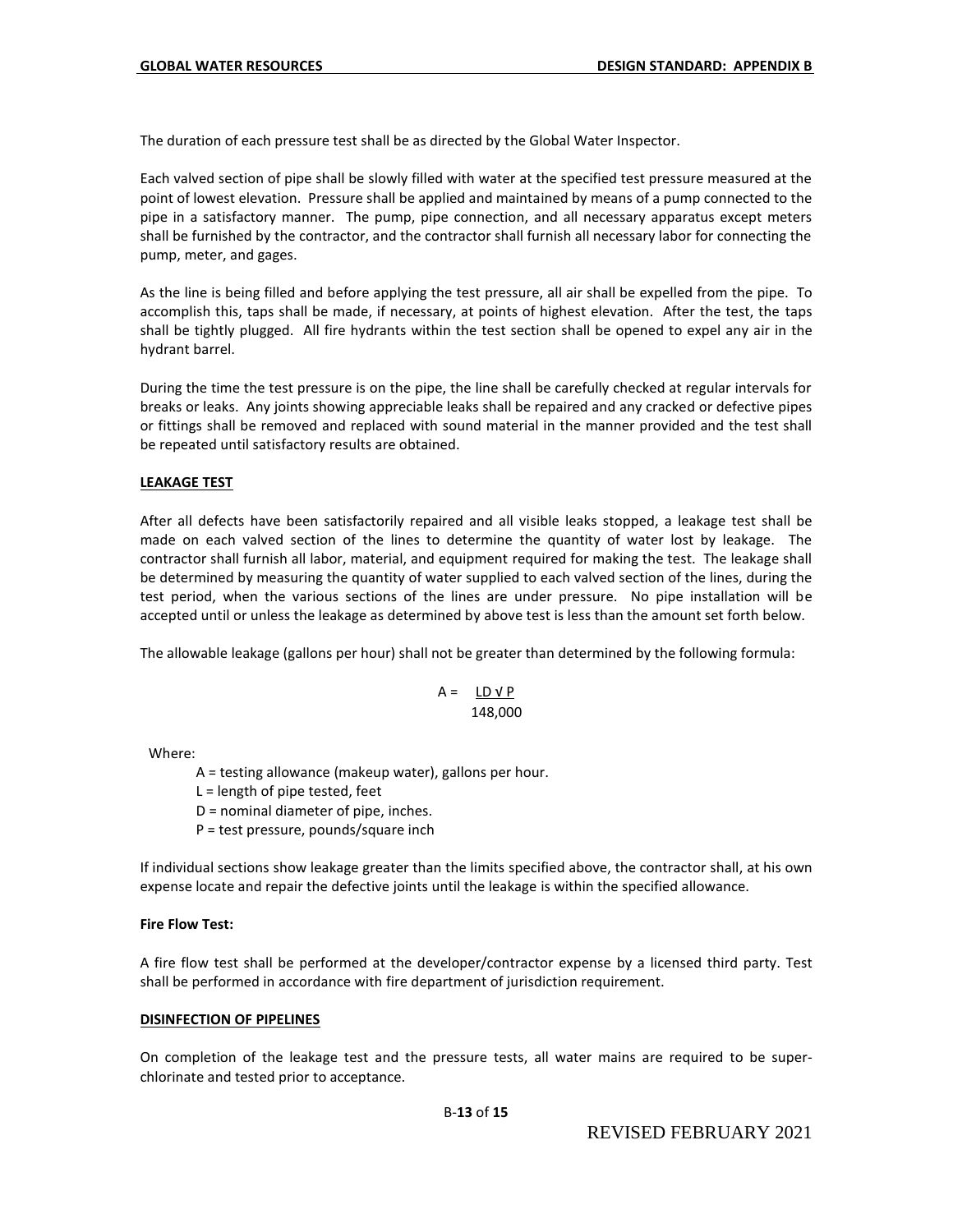The contractor shall furnish all labor, equipment and material necessary for the chlorination of the new pipelines which shall be disinfected before being placed in service. The lines shall be disinfected by the application of the NSF certified chlorinating agent. The chlorinating agent may be a liquid chlorine, liquid chlorine gas-water mixture, or a calcium hypochlorite solution, which shall be fed into the lines through a suitable solution-feed device, or other methods approved by the engineer. The chlorinating agent shall be applied at or near the point from which the line is being filled, and through a corporation stop or other approved connection inserted in the horizontal axis of the newly laid pipe. The water being used to fill the line shall be controlled to flow into the section to be disinfected very slowly, and the rate of application of the chlorinating agent shall be in such proportion of water entering the pipe that the chlorine dose applied to the water entering the line shall be at least 50 parts per million (ppm) but shall not be more than 100 parts per million (ppm). The treated water shall be retained in the pipelines for a period of not less than twenty-four (24) hours.

If chlorine in the pipe is greater than 100 ppm, the pipe shall be flushed immediately to reduce the chlorine level to less than or equal to 100 ppm and re-tested. In addition, Global Water may require a certification by the Engineer of Record that pipe and its lining material integrity was not compromised by the elevated chlorine level.

After the 24-hour period, the chlorine level shall be at least 10 ppm. If the chlorine level is 10 ppm or greater, then the system shall be flushed to a chlorine residual of less than 1 ppm or current Global Water distribution system chlorine level, and sampled and analyzed for microbiological growth by an Arizona certified laboratory. Global Water may opt to collect water samples for its own evaluation and satisfaction. On receipt of acceptable microbiological analysis, Global Water may accept the line to be brought into service.

The sampling risers shall be located at representative locations within the water network being tested including the point farthest from the point of chlorination. The risers shall be above ground and equipped with a faucet for control of flow during sampling.

#### **ACCEPTANCE**

The Contractor shall remedy, at its own expense, any poor alignment or any other defects in workmanship or materials revealed by final inspection. Final acceptance will be based on Engineer of Record certification and reinspection of the waterline after the appropriate repairs and corrections are completed.

Connection of any end-user shall not be allowed until the water and sewer has been satisfactorily completed and accepted for use by Global Water.

Portions of the work completed may be placed in operation after all cleaning, testing and inspection requirements have been fulfilled. Such partial use or partial acceptance shall be subject to acceptance of Global Water's Inspector.